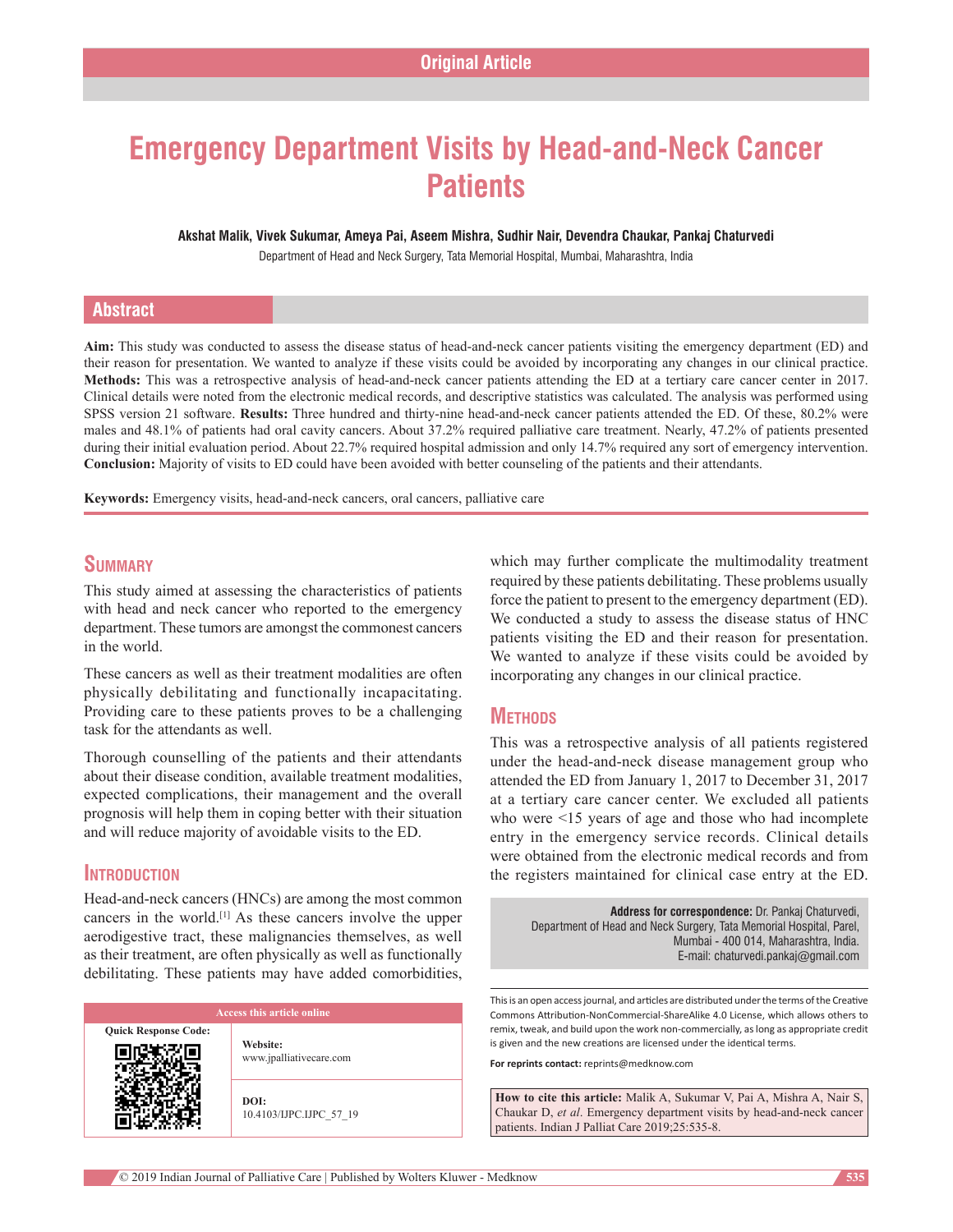Descriptive statistics was presented as the numbers of cases and percentages. All statistical calculations were performed using SPSS 21.0 (IBM Corporation, Armonk, NY, USA). As this was a retrospective audit, waiver from the review was obtained from the Institutional Review Board.

# **Results**

From January 1, 2017 to December 31, 2017, 355 patients undergoing treatment with head and neck services attended the ED. Of these, 339 patients were found to be eligible for analysis, as the remaining had incomplete clinical records.

A maximum number of patients (46) attended the ED in January. Least number of patients (11) presented in the month of August. About 80.2% of patients were male, with women accounting for the rest 19.8%. The mean age was 52 years. Maximum number of patients belonged to the age group of 51–60 years (96 patients, 28.3%) [Table 1].

The most common subsite in the study population was oral cavity accounting for 48.1% of the patients. This is similar to the incidence that we see in our outpatient department and is because of the ramant use of smokeless tobacco in the population. Patients with laryngeal carcinomas accounted for 16.5% of the cohort followed by oropharyngeal and hypopharyngeal lesions accounting for 9.4% each. Majority of laryngeal tumors were glottic tumors. Among the oral cavity cancers, the tongue (20.1%) was the most common site followed by the buccal mucosa (18.3%) and lower alveolus.

About 37.2% of patients were planned for palliative treatment which included either palliative chemotherapy or radiotherapy or best supportive care. The remaining patients underwent definitive treatment in the form of surgery, radiotherapy or chemoradiotherapy, or a combination of these therapies.

About 47.2% of patients presented to the ED during their initial workup period before the start of any treatment (surgery or radiotherapy and/or chemotherapy). Only 8% of patients presenting to the casualty were under active treatment for headandneck cancers 14.1% of patients presented within 6 weeks of completing the treatment and 30.7% of patients presented >6 weeks after the completion of treatment.

Seventy-seven (22.7%) patients presenting to the ED required hospital admission. The most common presenting complaints were nonspecific fatigue and generalized weakness (24.8%). These were followed by bleeding (23.6%), pain (15%) and breathing difficulty (not stridor) (9.7%). Nearly 8.3% of patients presented with stridor; 5.3% of patients had breathlessness due to blocked tracheostomy tube; and 4.7% of patients presented with accidental removal of Naso-gastic tube/tracheostomy tube.

Fifty patients (14.7%) required some form of emergency intervention in the form of surgical exploration, tracheostomy, angioembolization, cardiopulmonary resuscitation, or blood transfusions. Tracheostomies accounted for 28 of the 50

| Table 1: Demographic-, clinical-, and treatment-related |  |
|---------------------------------------------------------|--|
| characteristics of the head-and-neck cancer patients    |  |
| presenting to the emergency department                  |  |

| <b>Characteristics</b>                                                          | <b>Number of patients</b><br>$(n=339), n$ (%) |
|---------------------------------------------------------------------------------|-----------------------------------------------|
| Gender                                                                          |                                               |
| Male                                                                            | 272 (80.2)                                    |
| Female                                                                          | 67 (19.8)                                     |
| Median age (years)                                                              | 53                                            |
| Site                                                                            |                                               |
| Oral cavity                                                                     | 163(48.1)                                     |
| Tongue                                                                          | 68 (20.1)                                     |
| Buccal mucosa                                                                   | 62 (18.3)                                     |
| Lower alveolus                                                                  | 21(6.2)                                       |
| Others (floor of mouth, retromolar trigone,<br>upper alveolus, and hard palate) | 12(3.6)                                       |
| Larynx                                                                          | 56 (16.5)                                     |
| Supraglottis                                                                    | 21 (6.2)                                      |
| Glottis                                                                         | 35 (10.3)                                     |
| Oropharynx                                                                      | 32 (9.4)                                      |
| Hypopharynx                                                                     | 32(9.4)                                       |
| Thyroid                                                                         | 20(5.9)                                       |
| Others (salivary gland, nasopharynx, and<br>paranasal sinus.)                   | 199 (58.8)                                    |
| Stage of treatment                                                              |                                               |
| Pretreatment                                                                    | 160 (47.2)                                    |
| During treatment                                                                | 27(8)                                         |
| <6 weeks' posttreatment                                                         | 48 (14.1)                                     |
| >6 weeks' posttreatment                                                         | 104(30.7)                                     |
| Reason for visit                                                                |                                               |
| Fatigue/weakness – nonspecific                                                  | 84 (24.8)                                     |
| Bleeding                                                                        | 80 (23.6)                                     |
| Pain                                                                            | 51 (15)                                       |
| <b>Breathlessness</b>                                                           | 33 (9.7)                                      |
| Stridor                                                                         | 28 (8.3)                                      |
| Blocked tracheostomy tube                                                       | 18(5.3)                                       |
| Accidental removal of Naso-gastic tube/<br>tracheostomy tube                    | 16(4.7)                                       |
| Cardiopulmonary arrest                                                          | 10(2.9)                                       |
| Fever                                                                           | 10(2.9)                                       |
| Wound care                                                                      | 8(2.4)                                        |
| Hypocalcemia                                                                    | 1(0.3)                                        |
| Emergency intervention                                                          |                                               |
| Tracheostomy                                                                    | 28(8.3)                                       |
| Cardiopulmonary resuscitation                                                   | 9(2.7)                                        |
| Angioembolization                                                               | 6(1.8)                                        |
| Surgical vessel ligation                                                        | 3(0.9)                                        |
| Wound exploration                                                               | 3(0.9)                                        |
| <b>Blood</b> transfusion                                                        | 1(0.3)                                        |

emergency interventions. Of 80 patients who presented with bleeding, majority (71 patients, 88.7%) could be managed conservatively. Six patients required angioembolization and three underwent emergency vessel ligation. Three (0.9%) patients required wound re-exploration for flap-related issues/ orocutaneous fistula. 1.8% of patients presenting to the ED died.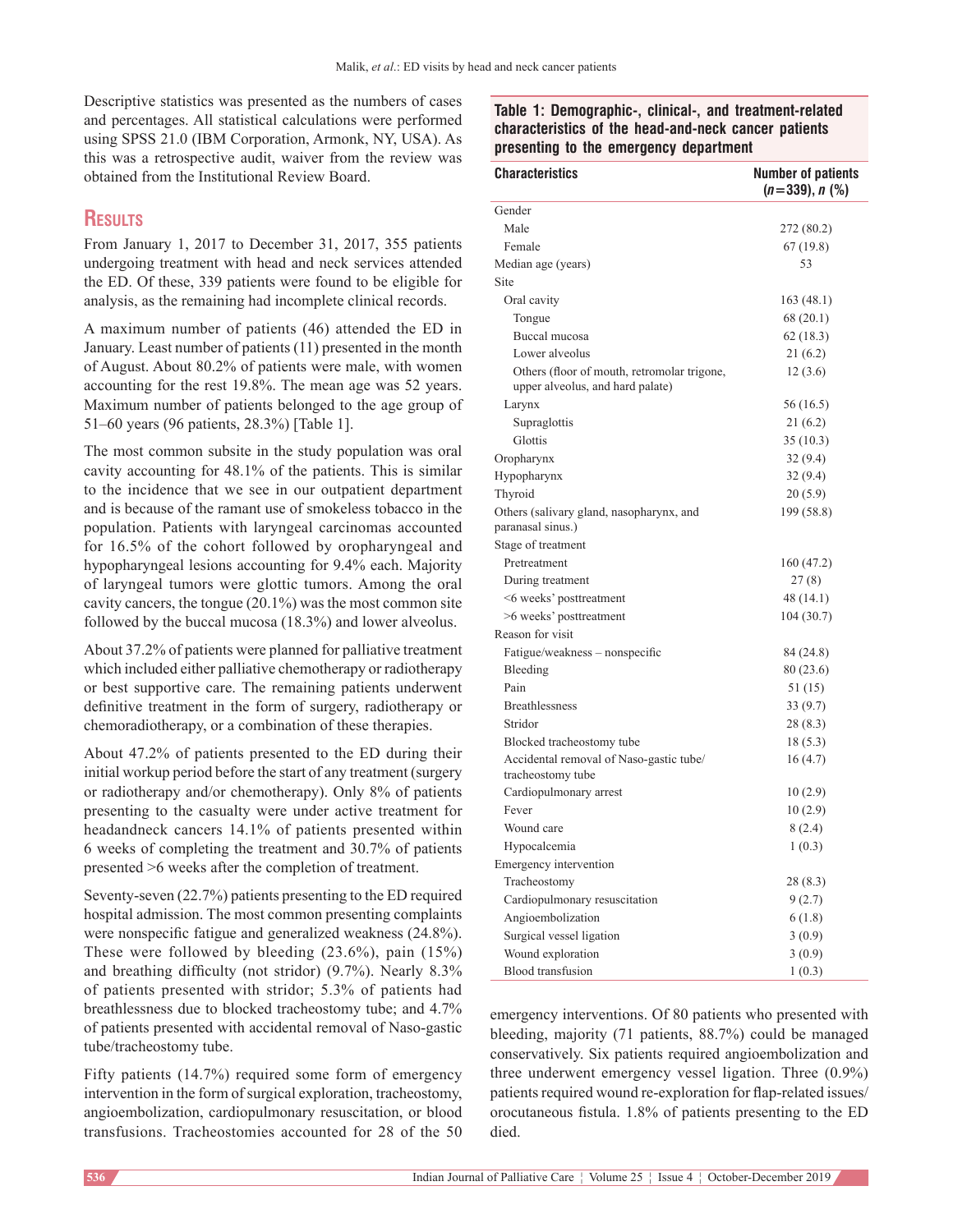# **Discussion**

The study evaluated the characteristics of patients with HNCs attending emergency services over 1 year. The aim of this study was to understand which patients presented to the ED more often and their reason for presentation to the ED. The demographics of the study population were in concordance with patterns observed in South East Asia with male predominance, the most common age of presentation between 50 and 60 years.[1,2] Studies have found that the mean age of patients at the presentation of HNCs is the fifth and early sixth decades in Asian populations whereas in the North American population it is in the seventh and eighth decade.[3] About half of the patients had oral cavity carcinoma. This was in contrast to north American studies where larynx was the commonest site.<sup>[4,5]</sup> Another study from Taiwan has shown oral cavity to be the most common site in their subgroup.[2] With changing epidemiology, a study from the United Kingdom has noted that the oropharynx is the most common site among the patients presenting to ED.[6]

Majority of the patients in our cohort presented to ED while they were being investigated. The next common group was of those patients who had completed the treatment >6 weeks ago. This could be because the patients being treated or those who have recently finished treatment were in frequent communication with their treating doctor and proper counseling was done to ensure their queries and doubts were appropriately cleared.

About one‑fourth of our patients presented with generalized weakness and fatigue. This was followed by bleeding, pain, and breathlessness. In contrast to the results of this study, dysphagia was the most common reason for reporting to the ED in the UK, whereas respiratory infections was the most common cause in North America.<sup>[4,6]</sup> This variation could be because of oropharyngeal and laryngeal cancer being the most common in those cohorts. A study from Taiwan too showed ill‑defined complaints being the most common presentation of HNC patients coming to ED.[2]

The visits to ED have been found to be associated with the presence of comorbidities, advanced stage of the disease, and chemoradiation.[5,7] Another study found chemotherapy to be associated with unplanned admissions.[8] This could be because of decreased blood counts and higher risks for infections.

More than one-third of our patients (37.2%) were treated with palliative intent. It is important to understand that these patients should have a timely consultation with a palliative care specialist. In view of advanced disease, these patients have many complaints and queries related to pain, swallowing and prognosis. These patients and their attendants if counseled properly may be saved from anxiety and unrequired trips to ED. It is challenging and tough to take care of such patients and hence their attendants should be suitably counseled and encouraged.

About 14.7% (50 patients) required some form of emergency intervention. Tracheostomy was the most common intervention performed. Nearly 22.7% of patients in this study required hospital admission. In a study on head-and-neck cancer patients presenting to ED within 30 days of surgical intervention, 65% required readmission.[9]

Many of those who presented with blocked tracheostomy tube or had an accidental tube decannulation could have avoided the complication if they would have been properly explained and taught about the domiciliary care of the tracheostomy tube and the Naso-gastic tube. Even among those who presented with bleeding, 88.7% could be managed conservatively by compression and pressure dressings. For majority of the patients who presented to ED, the visit could probably have been avoided by proper counseling. Having a health-care worker/nurse-based helpline to sort out these issues may reduce the pressure on ED. Patient navigators may also be able to help out in this direction. This would allow judicious utilization of services in a low‑resource setup.

Our study has the demerit of being retrospective in nature due to which we did not have proper information about the comorbidities and staging of these patients. In spite of this, the study has a robust sample size from a single tertiary care cancer center with all patients undergoing similar management protocols. This is unlike other studies where data from several academic and nonacademic institutes with different levels of care have been collated together.[2,4,5] Other studies have primarily concentrated on complications related to chemoradiation, whereas our study included surgery‑related complications as well.

# **Conclusion**

Males in the fifth decade of life with oral cancer were the most frequent visitors to the ED. Ill-defined weakness and bleeding were the most common causes of presentation. Less than a fourth of the patients required hospital admission, and only about half of them required any emergency intervention. Most of the patients presenting to ED were treated with palliative intent. Majority of visits to ED could have been avoided with better counseling of the patients and their attendants.

**Financial support and sponsorship** Nil.

#### **Conflicts of interest**

There are no conflicts of interest.

#### **References**

- 1. Bray F, Ferlay J, Soerjomataram I, Siegel RL, Torre LA, Jemal A. Global cancer statistics 2018: GLOBOCAN estimates of incidence and mortality worldwide for 36 cancers in 185 countries. CA Cancer J Clin 2018;68:394‑424.
- 2. Tang PL, Cheng JS, Huang WC, Chang HS, Chen HC. Why do head and neck cancer patients visit the emergency department? Am J Emerg Med 2015;33:1102‑5.
- 3. Joshi P, Dutta S, Chaturvedi P, Nair S. Head and neck cancers in developing countries. Rambam Maimonides Med J 2014;5:e0009.
- 4. Kligerman MP, Sethi RK, Kozin ED, Gray ST, Shrime MG.